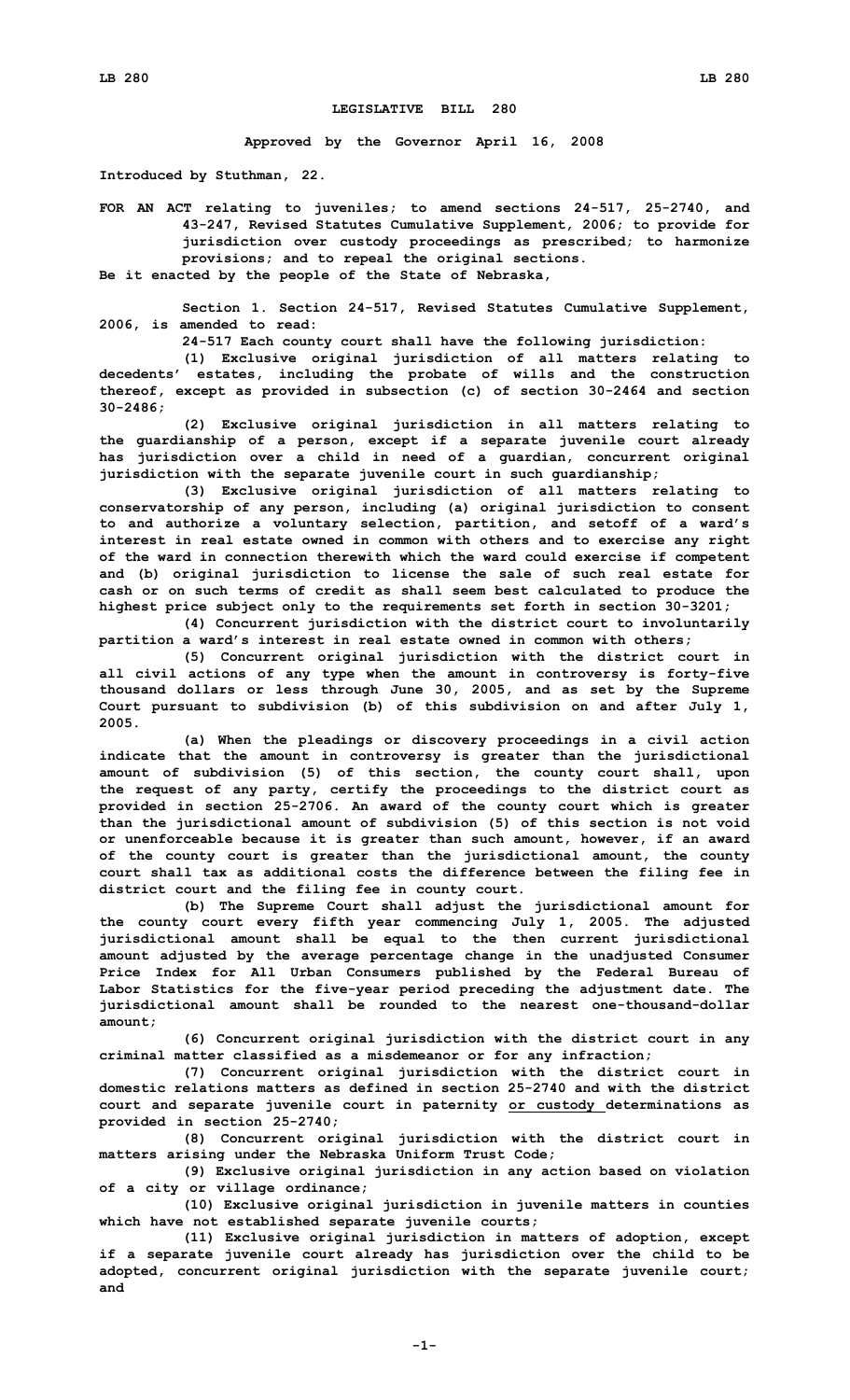**(12) All other jurisdiction heretofore provided and not specifically repealed by Laws 1972, Legislative Bill 1032, and such other jurisdiction as hereafter provided by law.**

**Sec. 2. Section 25-2740, Revised Statutes Cumulative Supplement, 2006, is amended to read:**

**25-2740 (1) For purposes of this section:**

**(a) Domestic relations matters means proceedings under sections 28-311.09 and 28-311.10 (including harassment protection orders and valid foreign harassment protection orders), the Conciliation Court Law and sections 42-347 to 42-381 (including dissolution, separation, annulment, custody, and support), section 43-512.04 (including child support or medical support), section 42-924 (including domestic protection orders), sections 43-1401 to 43-1418 (including paternity determinations and parental support), and sections 43-1801 to 43-1803 (including grandparent visitation); and**

**(b) Paternity or custody determinations means proceedings to establish the paternity of <sup>a</sup> child under sections 43-1411 to 43-1418 or proceedings to determine custody of <sup>a</sup> child under section 42-364.**

**(2) Except as provided in subsection (4) of this section, in domestic relations matters, <sup>a</sup> party shall file his or her petition or complaint and all other court filings with the clerk of the district court. The party shall state in the petition or complaint whether such party requests that the proceeding be heard by <sup>a</sup> county court judge or by <sup>a</sup> district court judge. If the party requests the case be heard by <sup>a</sup> county court judge, the county court judge assigned to hear cases in the county in which the matter is filed at the time of the hearing is deemed appointed by the district court and the consent of the county court judge is not required. Such proceeding is considered <sup>a</sup> district court proceeding, even if heard by <sup>a</sup> county court judge, and an order or judgment of the county court in <sup>a</sup> domestic relations matter has the force and effect of <sup>a</sup> district court judgment. The testimony in <sup>a</sup> domestic relations matter heard before <sup>a</sup> county court judge shall be preserved as provided in section 25-2732.**

**(3) Until January 1, 2000, upon motion of <sup>a</sup> party in <sup>a</sup> contested action brought under subsection (2) of this section, the proceeding shall be transferred from <sup>a</sup> county court judge to <sup>a</sup> district court judge.**

**(4) In addition to the jurisdiction provided for paternity or custody determinations under subsection (2) of this section, <sup>a</sup> county court or separate juvenile court which already has jurisdiction over the child whose paternity or custody is to be determined has jurisdiction over such paternity or custody determination.**

**Sec. 3. Section 43-247, Revised Statutes Cumulative Supplement, 2006, is amended to read:**

**43-247 The juvenile court shall have exclusive original jurisdiction as to any juvenile defined in subdivision (1) of this section who is under the age of sixteen, as to any juvenile defined in subdivision (3) of this section, and as to the parties and proceedings provided in subdivisions (5), (6), and (8) of this section. As used in this section, all references to the juvenile's age shall be the age at the time the act which occasioned the juvenile court action occurred. The juvenile court shall have concurrent original jurisdiction with the district court as to any juvenile defined in subdivision (2) of this section. The juvenile court shall have concurrent original jurisdiction with the district court and county court as to any juvenile defined in subdivision (1) of this section who is age sixteen or seventeen, any juvenile defined in subdivision (4) of this section, and any proceeding under subdivision (7) or (11) of this section. The juvenile court shall have concurrent original jurisdiction with the county court as to any proceeding under subdivision (9) or (10) of this section. Notwithstanding any disposition entered by the juvenile court under the Nebraska Juvenile Code, the juvenile court's jurisdiction over any individual adjudged to be within the provisions of this section shall continue until the individual reaches the age of majority or the court otherwise discharges the individual from its jurisdiction.**

**The juvenile court in each county as herein provided shall have jurisdiction of:**

**(1) Any juvenile who has committed an act other than <sup>a</sup> traffic offense which would constitute a misdemeanor or an infraction under the laws of this state, or violation of <sup>a</sup> city or village ordinance;**

**(2) Any juvenile who has committed an act which would constitute <sup>a</sup> felony under the laws of this state;**

**(3) Any juvenile (a) who is homeless or destitute, or without proper support through no fault of his or her parent, guardian, or custodian; who is abandoned by his or her parent, guardian, or custodian; who lacks proper parental care by reason of the fault or habits of his or her parent,**